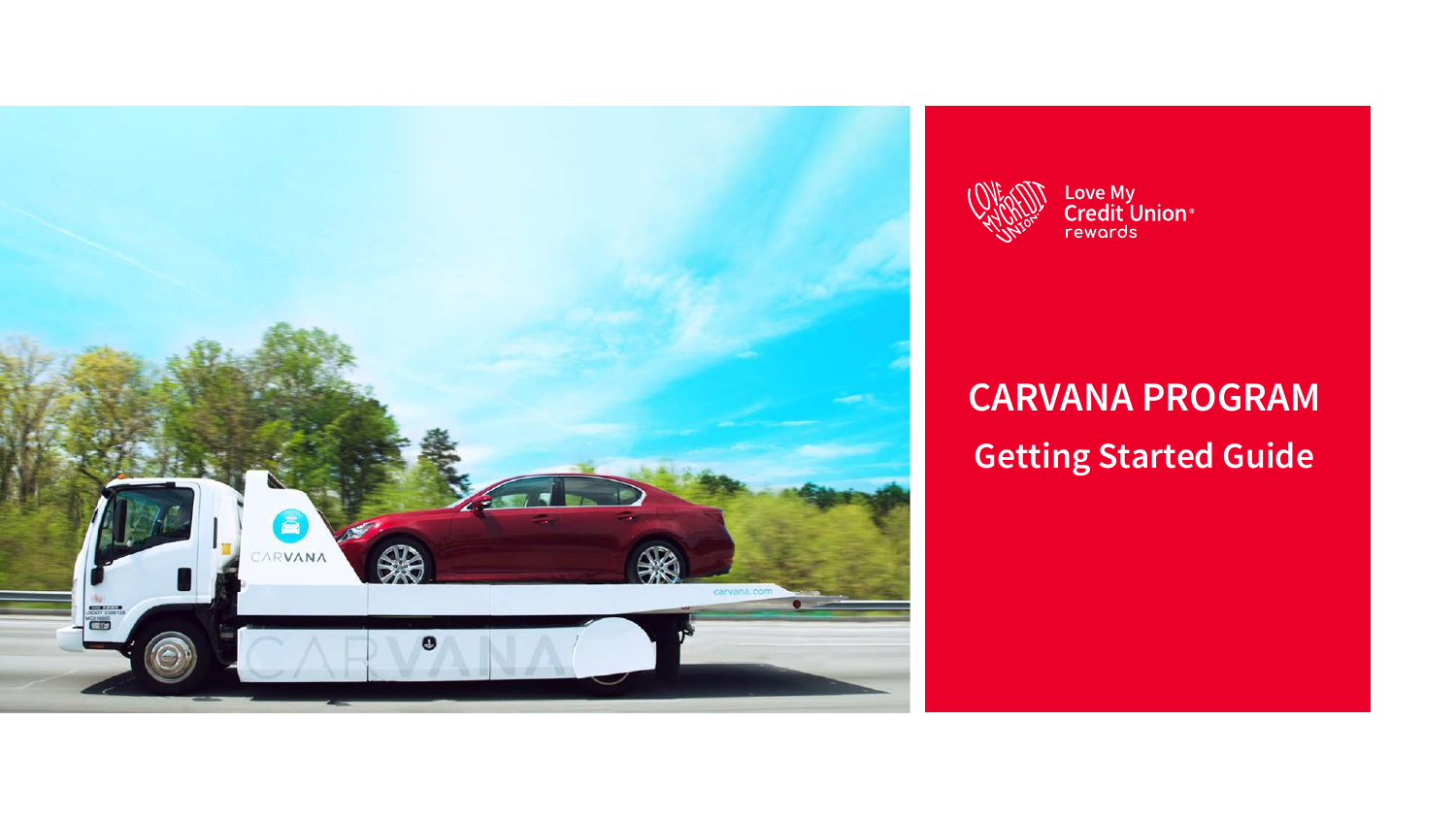Welcome to Carvana

**We know you're excited to share this exclusive offer with your members, so we created this guide to help you get started.** 



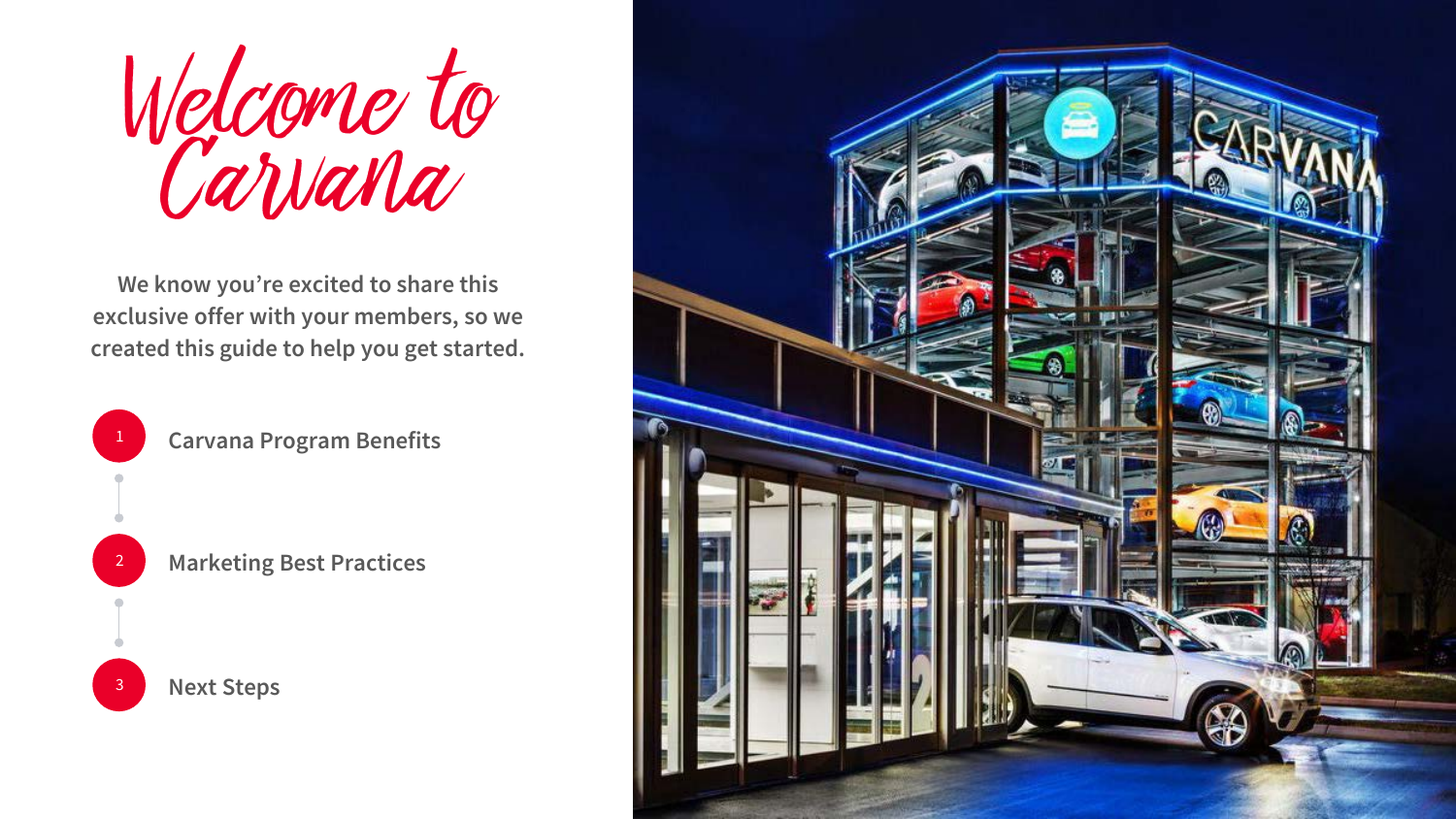## **Welcome to Carvana - Benefits for You and Your Members**

#### **Member Benefits**

- **\$100 cash reward** exclusive for credit union members
- Safe, simple, trustworthy car-buying experience, from preapproval to purchase
- Best-in-class Customer Support
- More than 20,000 high-quality vehicles with a seven-day money-back guarantee and a 100-day warranty

### **Credit Union Benefits**

- Carvana will suppress competitive financing and promote credit union auto loans instead
- Real-time auto loan leads when members request to be notified about your current credit loan rates
- Free [Marketing Materials a](https://partnercenter.lovemycreditunion.org/carvana-marketing-materials)vailable in the Partner Center



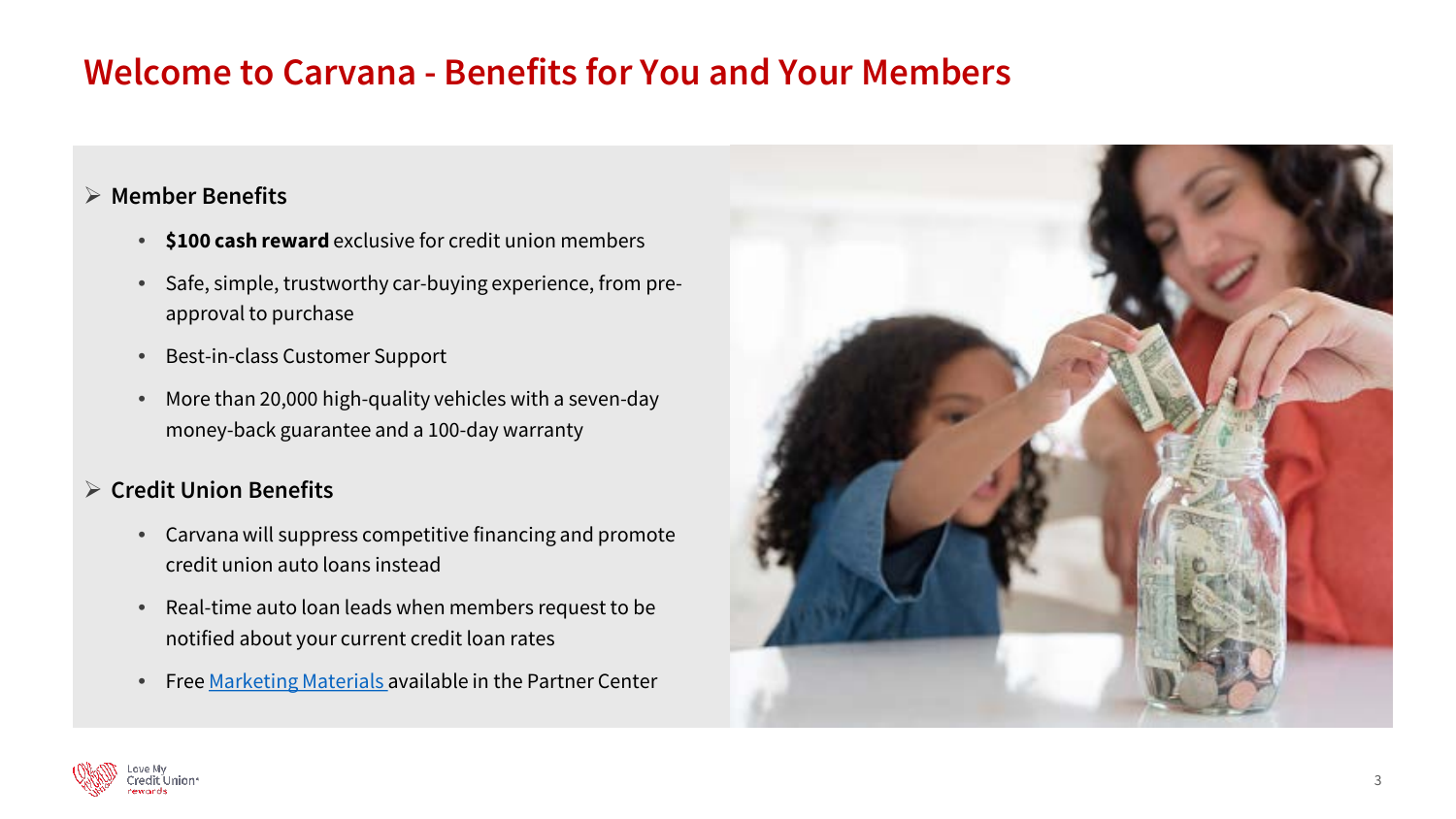# **First Thing's First – Turbocharge Your Auto Loan Leads**

### **Loan Lead Notifications**

- [From our Partner Center Dashboard, click on the Loan Lead](https://partnercenter.lovemycreditunion.org/dashboard?carvana_loan_lead=y) Notifications button to let us know who should receive the real-time auto loan leads
- All leads will be sent via email in real-time
- To ensure that loan leads are received by your credit union, we recommend you whitelist the following email address: [noreply@cusolutionsgroup.com](mailto:noreply@cusolutionsgroup.com)

#### **► Auto Loan URL**

- Carvana will suppress competitive financing and promote credit union auto loans instead
- Click on the [Update Auto Loan](https://partnercenter.lovemycreditunion.org/dashboard?carvana_loan_url=y) URL button and let us know where you would like your members directed
- If we do not have an *Auto Loan URL*, your members will be directed to your credit union's homepage



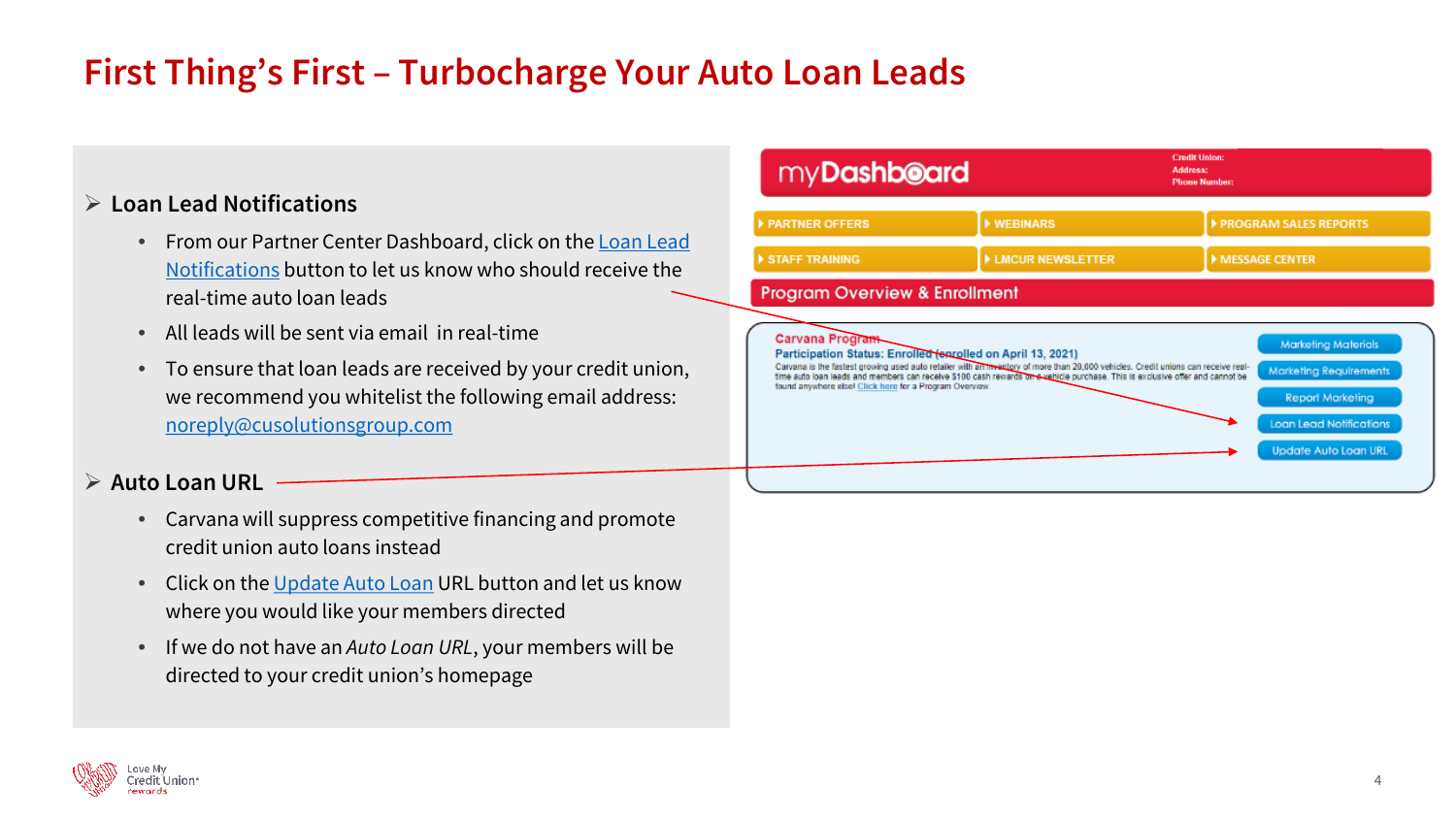### **Carvana Marketing Best Practices**

#### **Marketing Best Practices**

- Web banner (continuous placement). Suggested:
	- Home page
	- Member Benefits/Discounts page
	- Auto loan page
	- Mobile site and app
- Quarterly email or e-news to members
- Monthly social media posts

#### **Ancillary Marketing**

- Other tactics that credit unions deem effective for optimal member reach:
	- Online banking banner to accompany website banner
	- **Newsletter**
	- Blog Article
	- E-statement messaging

[Carvana Marketing Materials](https://partnercenter.lovemycreditunion.org/carvana-marketing-materials) are FREE and available in our Partner Center.

**IMPORTANT: You MUST use our HTML Code and/or Custom Click URLs for all your digital marketing efforts.**

### **DRIVE OFF WITH** \$100 CASH

from Love My Credit Union Rewards when you buy a vehicle from Carvana."









from Love My Credit Union Rewards when you buy a vehicle from Carvana."



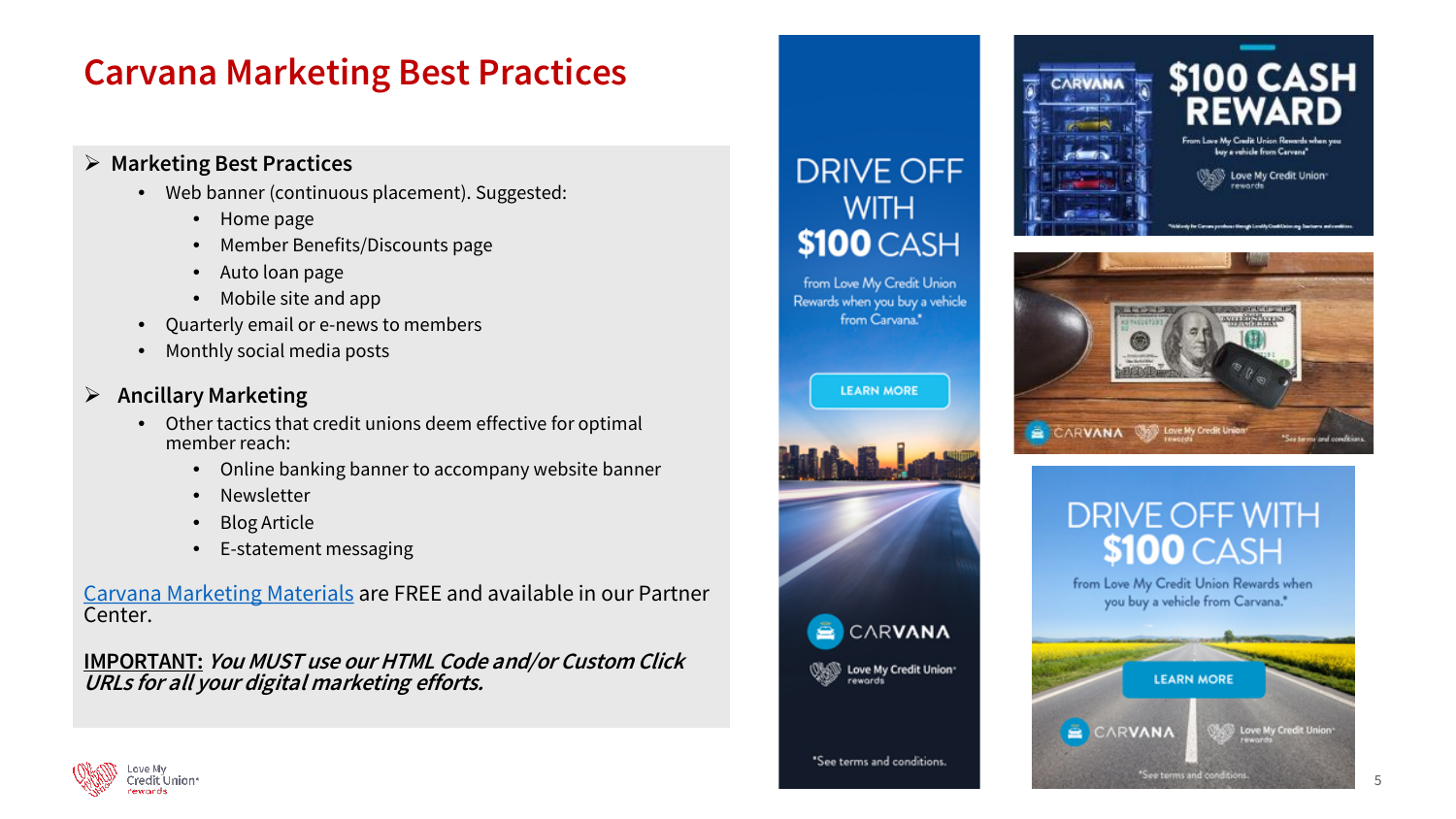### **Marketing Best Practices – The Importance of Using HTML Code and Custom Click URLs**

### **Utilizing our HTML Coding and Custom Click URLs ensure the following:**

- Members have access to the most up-to-date offer and special limited-time promotions
- Your members are directed to your website for financing
- Insights into how members discovered the offer (via email, website, newsletter, social etc.)
- Your credit union receives auto loan leads
- Your credit union receives traffic and sales attribution
- **Where do I access my credit union's HTML Code and Custom Click URLs?**
	- All HTML Codes and Custom Click URLs can be found within the [Carvana Marketing Materials](https://partnercenter.lovemycreditunion.org/carvana-marketing-materials) page of our Partner Center
	- Each marketing asset has its own HTML Code or Custom Click URL, and you MUST use the URL exactly as shown in the Partner Center
	- *IMPORTANT: DO NOT link your marketing to the destination URL (shown on the next slide*)



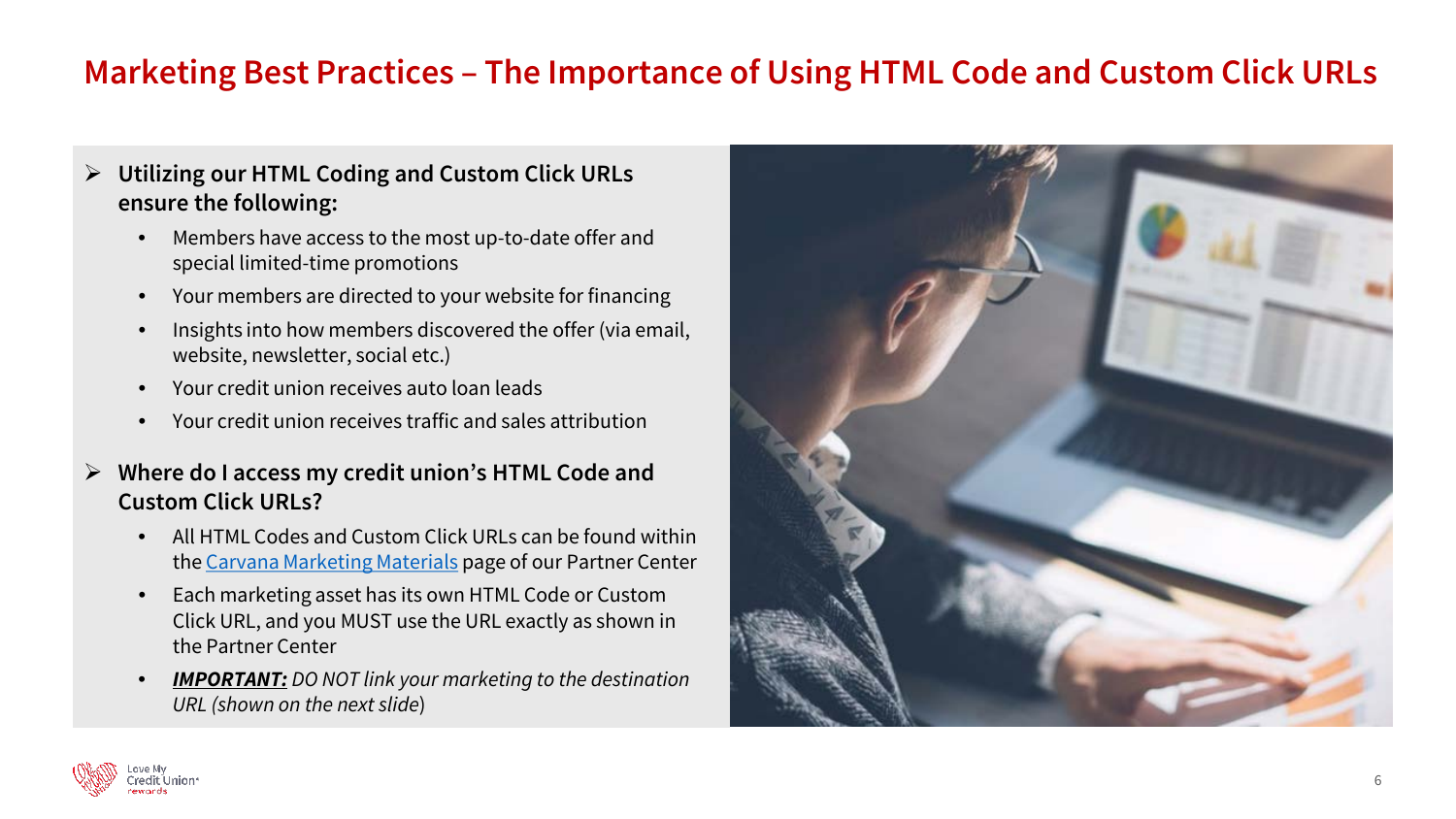# **Format of a Custom Click URL**

The example below details the format of your credit union's Custom Click URL. This format contains three identifying pieces of information that are needed to direct your members to the correct offer, track member sales and traffic associated with your credit union and track executed marketing, eliminating the reporting requirement.

**NOTE:** The example below is a **SAMPLE** URL. Please access your Carvana Custom Click URLs in the [Partner Center](https://partnercenter.lovemycreditunion.org/carvana-marketing-materials).



**IMPORTANT:** Do **NOT** link your marketing to the **destination** URL or landing page (as shown below) since tracking will be lost. https://carvana.lovemycreditunion.org/?&utm\_source=cu\_1234&utm\_medium=Carvana-TextLink&utm\_campaign=lmcur-Carvana&lmcurcid=1